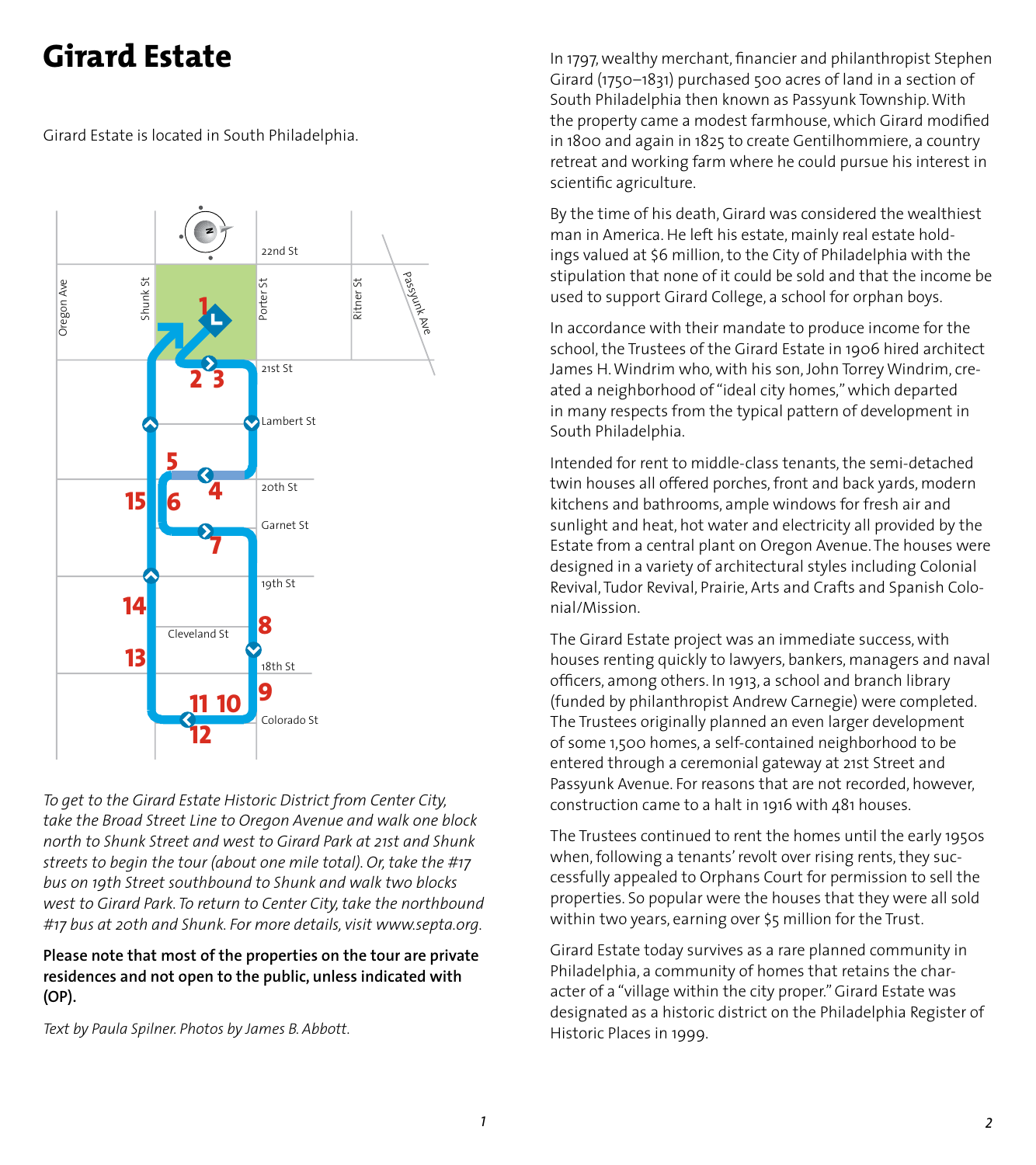#### *The tour begins at the statue of Stephen Girard, at the center of Girard Park, between 21st and 22nd Sts. at Shunk St.*

**Gentilhommiere** *Girard Park, 21st & Shunk Sts.*



Gentilhommiere was Stephen Girard's country retreat as well as a working farm of more than 500 acres where he pursued an interest in scientific agriculture. The eastern wing of the house predates Girard's acquisition of the property in 1797. To this modest farmhouse, he added the center (1800) and western (1825) sections, creating a more-or-less symmetrical composition of modest elegance. On both the north and south facades, the white stucco-coated wings contrast with the central pavilion of red brick, surmounted by a cross gable highlighted by a round window. On the north, presumably the principal facade, the central section is set back to allow for a shed-roofed porch supported by four classical columns. Gentilhommiere is administered by the Fairmount Park Commission, but is not currently open to the public.

*Exit the park at the southeast corner, 21st and Shunk Sts. Cross 21st St. and turn left.*

**2525 21st St.** *Spanish Colonial Revival/Mission*



Houses in the style of the Spanish colonies of the Southwest, sometimes known as Mission Style, are the most numerous in Girard Estate. Typically, the walls are stuccoed to simulate the traditional finish of an adobe house. The front porch is sheltered by a large elliptical or "Spanish" arch. A second spacious porch opens from a second-floor bedroom. Large wooden brackets support the deep eaves of the hipped roof. Window boxes are inset with ceramic tiles.

**2519 21st St.** *Spanish Colonial Revival/Mission*



This stuccoed house alludes in several ways to its Spanish ancestors. The massive supports of the front porch are battered (widened at the base), a technique required in adobe construction. Above the second-story windows are what appear to be the wooden rafters of the structure projecting through the surface, although they are purely ornamental here. The wooden window boxes, second-story porch railings and red-tiled roof also reflect Southwestern influence.

*Continue to Porter St., turn right on Porter, and continue to 20th St. Turn right on 20th.*



The houses on this block are the largest in the Estate, consisting of three full stories with attic. This house is a variation on the Colonial Revival harking back to 18th-century Philadelphia traditions. Like the farmhouses of colonial Pennsylvania, the walls are entirely sheathed in rough-hewn stone, the locally quarried Wissahickon schist characterized by sparkling flecks of mica. The gambrel roof, best seen from the side, is tiled in gray slate. Elements of Georgian sophistication are the full-height columns supporting the porch roof, the turned balusters of the porch railing and the modillions under the eaves.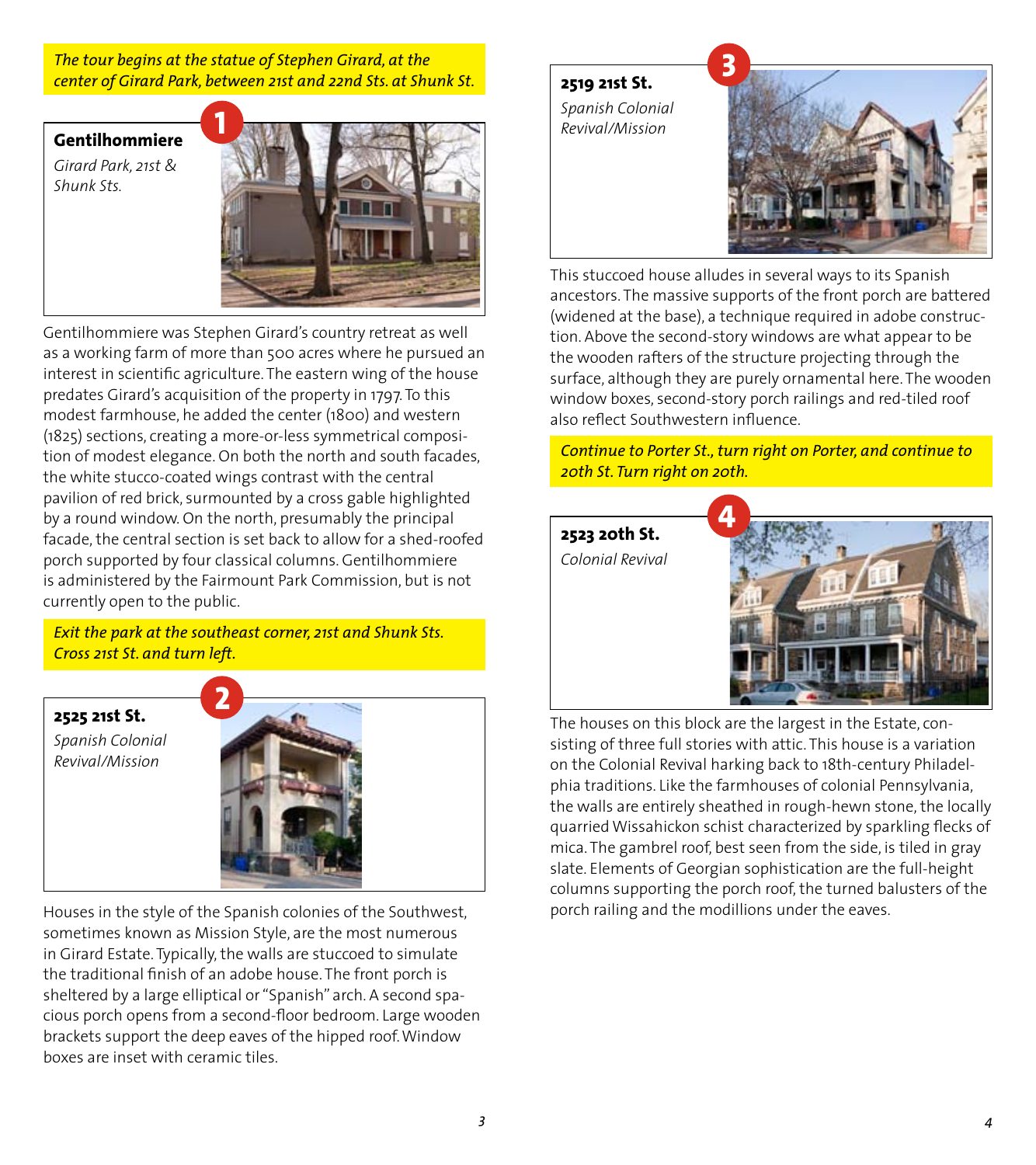

Jacobean, the term applied to 17th-century English architecture during the reign of King James I, is characterized by a mixture of English medieval traditions with Classical Revival elements. Here the porch features classically shaped balusters as well as full-height classical columns supporting an austere horizontal frieze. The principal material is brick, but the windows of the upper stories are set in stone surrounds featuring quoins. On both front and sides, a steeply pointed gable harks back to medieval sources.

### *Cross 2oth St and continue on Shunk St.*



The Trustees of the Girard Estate donated land for the construction of a Free Library branch, which they considered an important amenity for the community. Designed by John Torrey Windrim, the one-story brick building strives for monumentality through classical symmetry and detailing. Up a broad flight of steps, the centralized entrance is flanked by a pair of fluted Doric columns supporting a Doric frieze of tryglyphs and metopes. Originally the Passyunk Branch, this is one of 25 Carnegie libraries in Philadelphia built with a grant from the industrialist and philanthropist Andrew Carnegie. In 2004, the Passyunk Branch was renamed in honor of Thomas F. Donatucci, Sr., a lifelong resident of South Philadelphia who served the community from the 1930s until his death in 1970.

*Continue to Garnet St., cross Garnet and turn left.* 

**2521 Garnet St.** *Spanish Colonial Revival/Mission*



Building lots on Garnet St. are shallower, but wider than elsewhere in the Estate, so the house plans were adjusted accordingly. Most notably, the open porch is set into the body of the house. Unlike the numbered streets through the Estate, which were laid out by the city, Garnet and several other streets were plotted by the planners of Girard Estate to create more frontages for houses. Because it is so much narrower than city streets, Garnet creates a feeling of intimacy. Typical of the Mission style, this house is stuccoed and includes other characteristic features including the segmental arch over the first-floor window, the brick window surrounds and the window boxes on robust brackets.

*Continue to Porter St. Turn right on Porter. Cross 19th St. to 1800 block.*



The houses on the north side of Porter between 17th and 19th streets represent the first phase of construction in Girard Estate. All are variations on Colonial Revival themes, although many have been altered by additions or replacement of original materials. Colonial Revival elements on this well-preserved brick house are the full-height columns with simple bases and capitals supporting a simple lintel. The second story has the original bay window surmounted by a deep cornice with brackets.

*Continue on Porter St., cross 18th St. to 1700 block.*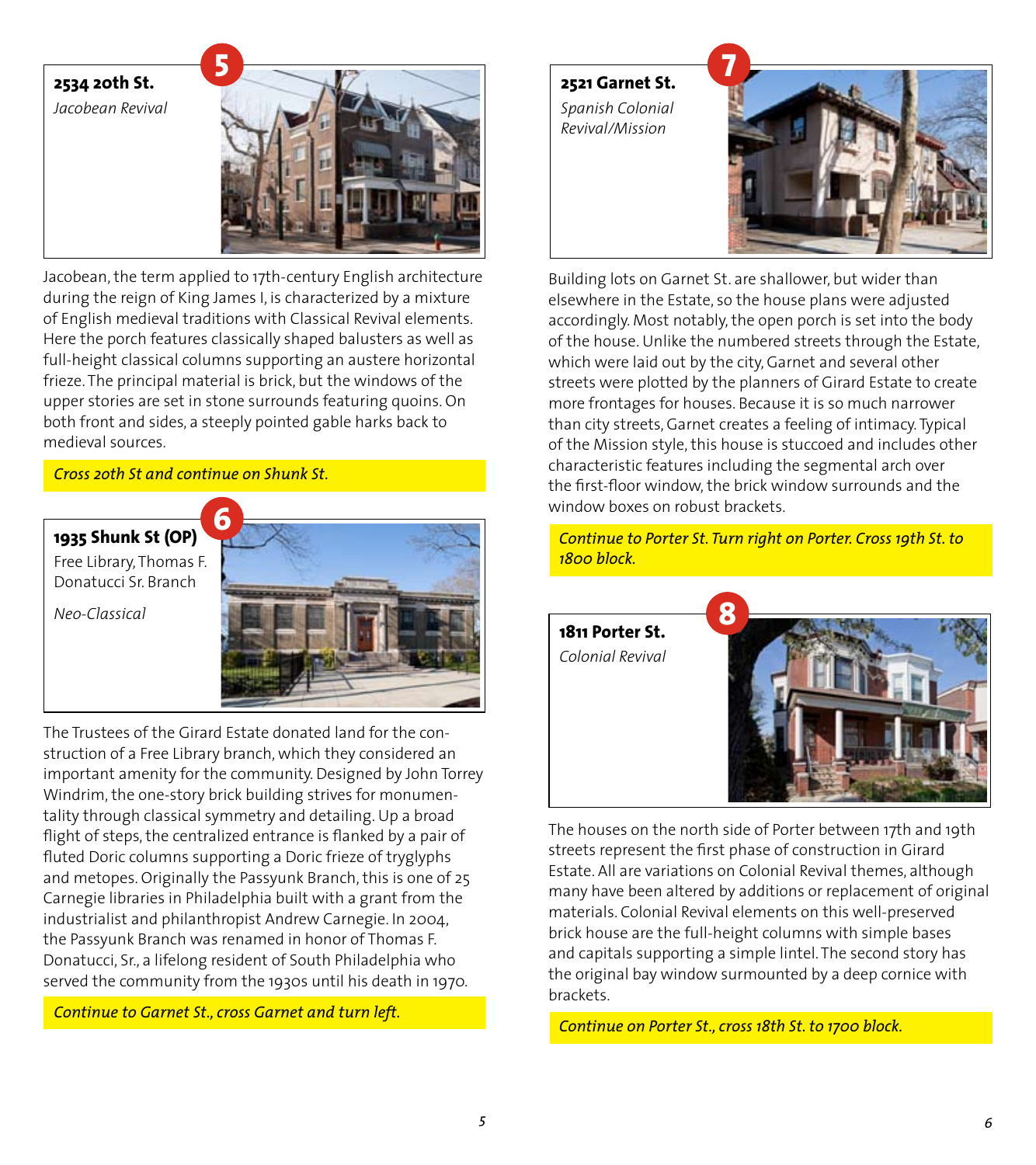## **1725 Porter St.** *Colonial Revival*  **9 2506 Colorado St.** *Tudor Vernacular Revival* **11**

This house is distinguished by simple square-brick piers with wooden swag capitals that support the porch roof. A segmented conical roof crowns the bay window on the second floor. The roof parapet is stepped in a "Flemish gable" and flanked by projecting piers formed by angled bricks. The Porter Street twins are more modest in scale than the later homes to the south and were originally less technologically advanced. They were heated by coal furnaces and lighted by gas while the later houses were supplied with steam heat and electricity from a central plant.

### *Continue to Colorado St. and turn right.*



Frank Lloyd Wright created the Prairie House in the early 20th century as a reflection of the characteristic landscape of his native Midwest. In this house, some Prairie features are adapted to the urban twin. The material is traditional red brick, but on the second story the brick is used in untraditional ways to create ornamental patterns within frames of contrasting color. Particular Prairie features are the deep eaves of the roofs, supported by carved brackets, and the grouping of the three second-story windows into a unified band. Rather than classical columns, the porch supports are severe brick piers, terminated by wooden swag capitals.



Tudor, the name given to the architectural style of England in the late Middle Ages, was a popular choice for American houses in the later 19th century. This Tudor Revival uses a variety of materials. Rough-hewn stone is laid in uneven courses on the ground floor. On the second floor, white stucco walls contrasting with the dark wooden porch supports and window surrounds suggest the half-timbered houses of 15th-century England. Another feature of this style is the steeply pointed front gable with attached "bargeboard," meant in medieval houses to disguise projecting rafters.

### **2511 Colorado St**

*Arts and Crafts Bungalow*



The Arts and Crafts Movement in the U.S., promoted by Gustav Stickley and others, rejected most historical styles and emphasized the simpler life. This version of the Craftsman bungalow is characterized primarily by the roof which covers the entire second floor and from which a shed dormer gives access to a second-story porch. The base of the house is brick, with white stuccoed walls and columns, contrasted by the dark painted wood of door and window surrounds. The muscular tapered columns at each corner are planted firmly on the ground and sprout large wooden brackets to support the roof.

*At Shunk St., cross to south side, turn right and continue to 18th St. Cross 18th St.*